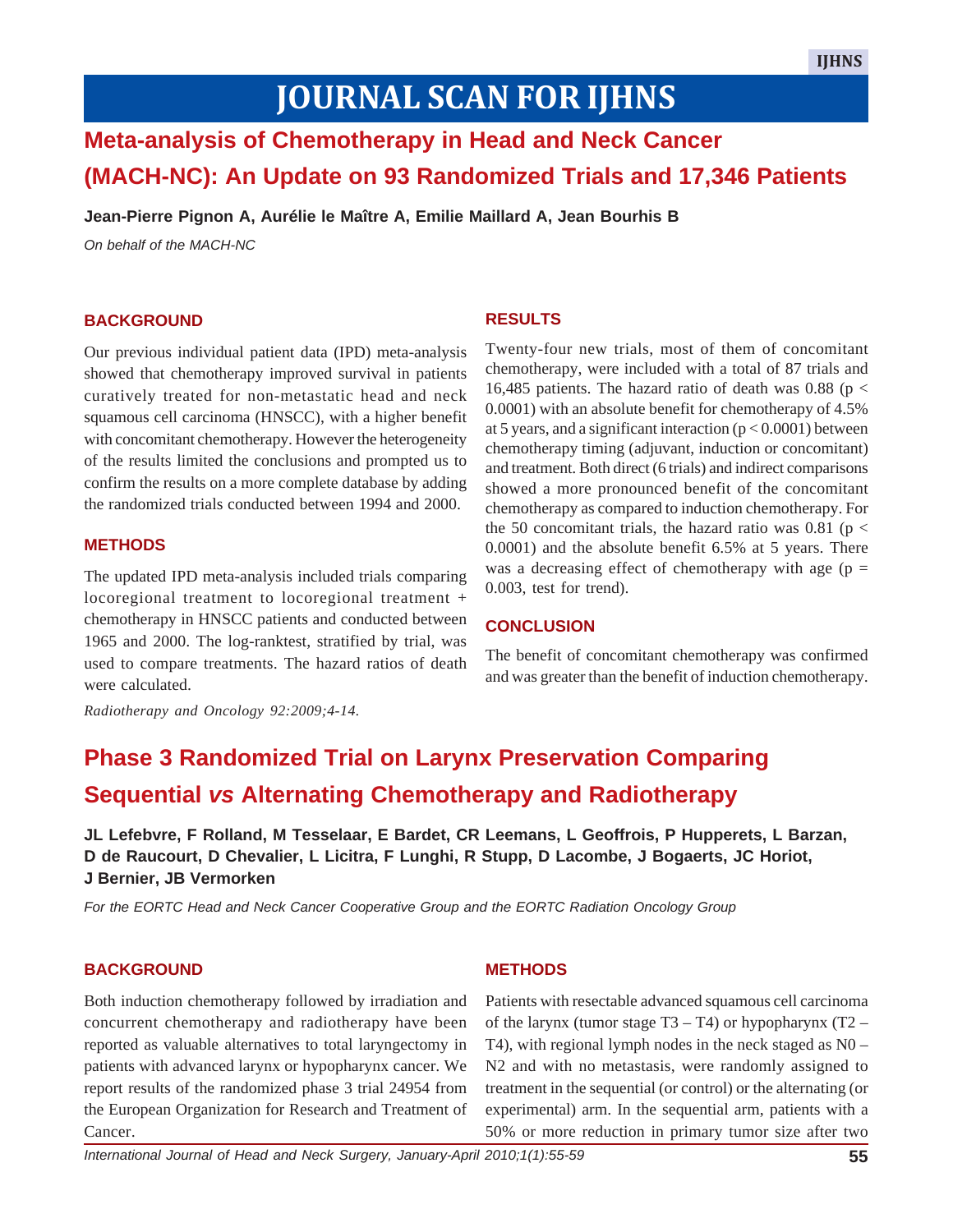cycles of cisplatin and 5-fluorouracil received another two cycles, followed by radiotherapy (70 Gy total). In the alternating arm, a total of four cycles of cisplatin and 5 fluorouracil (in weeks 1, 4, 7, and 10) were alternated with radiotherapy with 20 Gy during the three 2-week intervals between chemotherapy cycles (60 Gy total). All nonresponders underwent salvage surgery and postoperative radiotherapy. The Kaplan – Meier method was used to obtain time-to-event data.

#### **RESULTS**

The 450 patients were randomly assigned to treatment (224 to the sequential arm and 226 to the alternating arm). Median follow-up was 6.5 years. Survival with a functional larynx

*J. NATL Cancer Institute, 2009;101:142-52.*

was similar in sequential and alternating arms (hazard ratio of death and/or event  $= 0.85, 95\%$  confidence interval  $=$ 0.68 to 1.06), as were median overall survival (4.4 and 5.1 years, respectively) and median progression-free interval (3.0 and 3.1 years, respectively). Grade 3 or 4 mucositis occurred in 64 (32%) of the 200 patients in the sequential arm who received radiotherapy and in 47 (21%) of the 220 patients in the alternating arm. Late severe edema and/or fibrosis was observed in 32 (16%) patients in the sequential arm and in 25 (11%) in the alternating arm.

#### **CONCLUSION**

Larynx preservation, progression-free interval, and overall survival were similar in both arms, as were acute and late toxic effects.

### **Management of the Neck after Chemoradiotherapy for Head and Neck Cancers in Asia: Consensus Statement from the Asian Oncology Summit, 2009**

**Joseph T Wee, Benjamin O Anderson, June Corry, Anil D'Cruz, Khee C Soo, Chao-Nan Qian, Daniel T Chua, Rodney J Hicks, Christopher H K Goh, James B Khoo, Seng C Ong, Arlene A Forastiere, Anthony T Chan**

The addition of a planned neck dissection after radiotherapy has traditionally been considered standard of care for patients with positive neck-nodal disease. With the acceptance of chemoradiotherapy as the new primary treatment for patients with locally advanced squamous-cell head and neck cancers, and the increasing numbers of patients who achieve a complete response, the role of planned neck dissection is now being questioned. The accuracy and availability of a

*Lancet Oncology, 2009;10:1086-93.*

physical examination or of diff erent imaging modalities to identify true complete responses adds controversy to this issue. This consensus statement will address some of the controversies surrounding the role of neck dissection following chemoradiotherapy for squamous-cell carcinomas of the head and neck, with particular reference to patients in Asia.

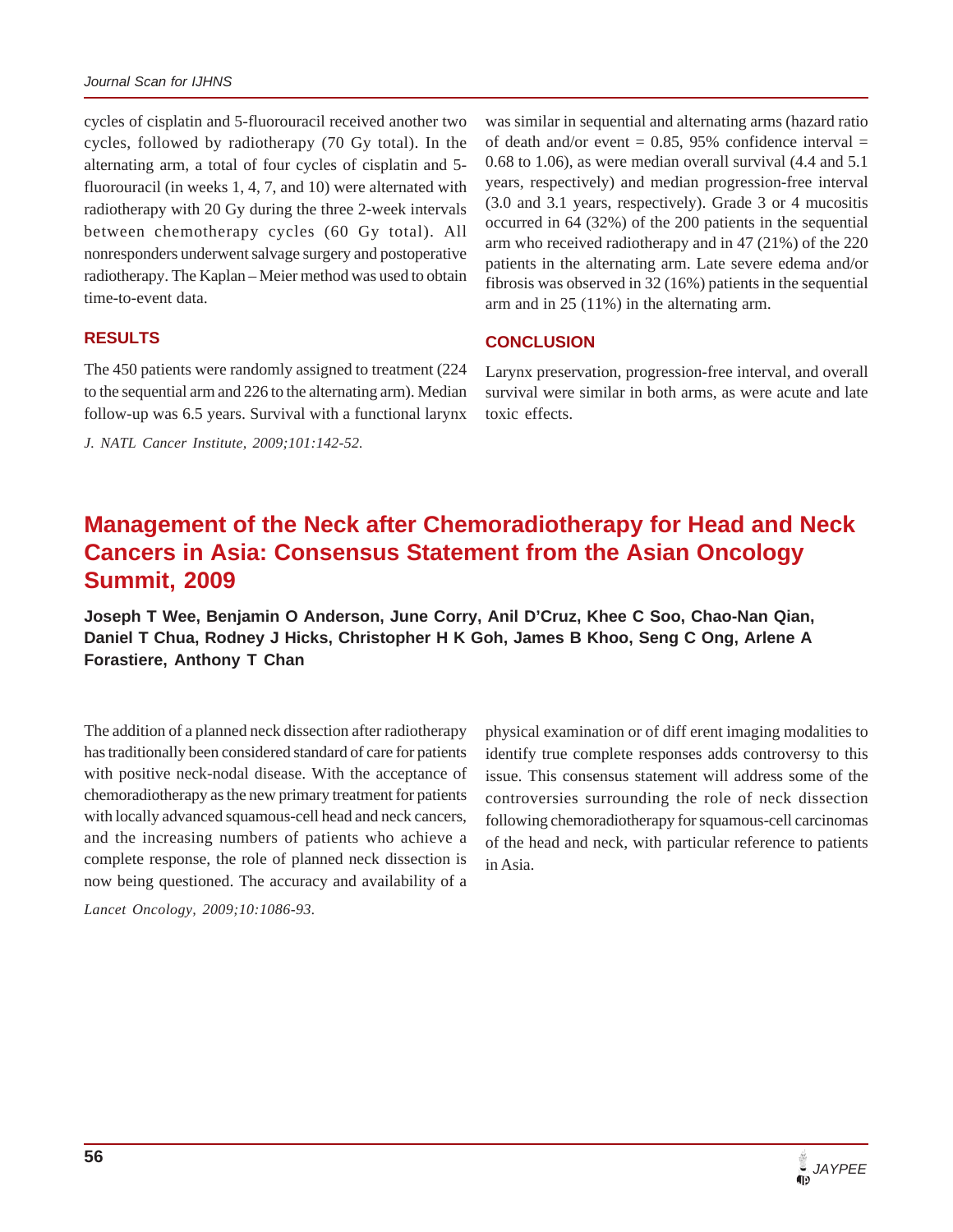### **Larynx Preservation Clinical Trial Design: Key Issues and Recommendations: A Consensus Panel Summary**

#### **Jean-Louis Lefebvre, K Kian Ang**

*On Behalf of the Larynx Preservation Consensus Panel*

#### **PURPOSE**

To develop guidelines for the conduct of Phase III clinical trials of larynx preservation in patients with locally advanced laryngeal and hypopharyngeal cancer.

#### **METHODS AND MATERIALS**

A multidisciplinary international consensus panel developed recommendations after reviewing results from completed Phase III randomized trials, meta-analyses, and published clinical reports with updates available through November, 2007. The guidelines were reviewed and approved by the panel.

#### **RESULTS**

According to the recommendations, the trial population should include patients with T2 or T3 laryngeal or hypopharyngeal squamous cell carcinoma not considered for partial laryngectomy and exclude those with laryngeal dysfunction or age greater than 70 years. Functional assessments should include speech and swallowing. Voice should be routinely assessed with a simple, validated

instrument. The primary endpoint should capture survival and function. The panel created a new endpoint: laryngoesophageal dysfunction–free survival. Events are death, local relapse, total or partial laryngectomy, tracheotomy at 2 years or later, or feeding tube at 2 years or later. Recommended secondary endpoints are overall survival, progression-free survival, locoregional control, time to tracheotomy, time to laryngectomy, time to discontinuation of feeding tube, and quality of life/patient-reported outcomes. Correlative biomarker studies for near-term trials should include estimated glomerular filtration rate, excision repair crosscomplementary-1 gene, E-cadherin and b-catenin, epiregulin and amphiregulin, and TP53 mutation.

#### **CONCLUSION**

Revised trial designs in several key areas are needed to advance the study of larynx preservation. With consistent methodologies, clinical trials can more effectively evaluate and quantify the therapeutic benefit of novel treatment options for patients with locally advanced laryngeal and hypopharyngeal cancer.

*International Journal Radiation Oncology Biol. Phys 2009;73(5):1293-1303.*

### **Clinical Implications of Human** *Papillomavirus* **in Head and Neck Cancers**

#### **Carole Fakhry, Maura L Gillison**

Human Papillomavirus (HPV) is now recognized to play a role in the pathogenesis of a subset of head and neck squamous cell carcinomas (HNSCCs), particularly those that arise from the lingual and palatine tonsils within the oropharynx. High-risk HPV16 is identified in the overwhelming majority of HPV-positive tumors, which have molecular-genetic alterations indicative of viral oncogene

function. Measures of HPV exposure, including sexual behaviors, seropositivity to HPV16, and oral, high-risk HPV infection, are associated with increased risk for oropharyngeal cancer. HPV infection may be altering the demographics of HNSCC patients, as these patients tend to be younger, nonsmokers, and nondrinkers. There is sufficient evidence to conclude that a diagnosis of HPV-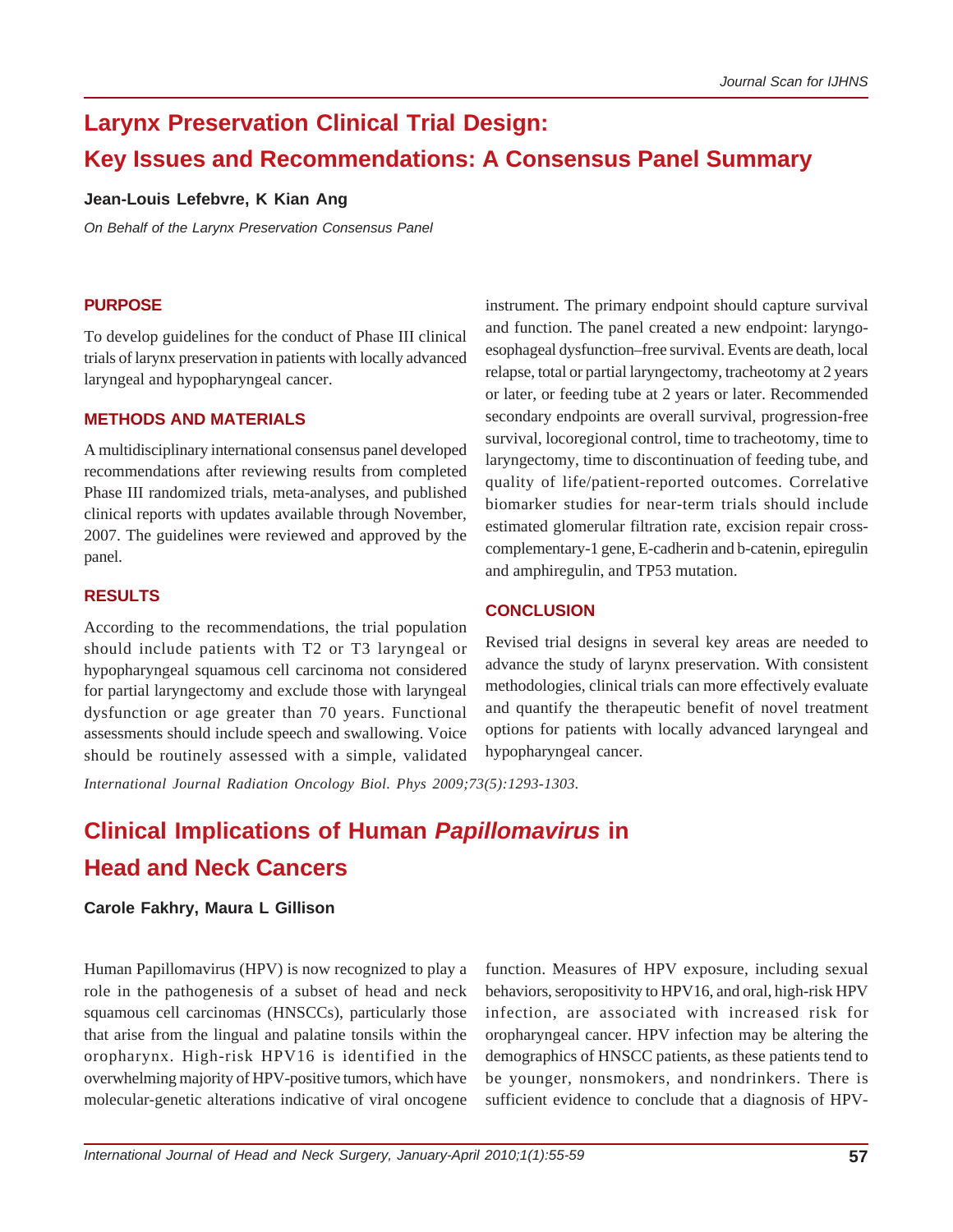positive HNSCC has significant prognostic implications; these patients have at least half the risk of death from HNSCC when compared with the HPV-negative patient.

*J. Clin Oncol, 24:2606-11.*

The HPV etiology of these tumors may have future clinical implications for the diagnosis, therapy, screening, and prevention of HNSCC.

### **Neuroectodermal Neoplasms of the Head and Neck with Emphasis on Neuroendocrine Carcinomas**

**Stacey E Mills**

Tumors exhibiting neuroectodermal differentiation occur throughout the body, and the diverse tissues of the head and neck give rise to a wide assortment of these neoplasms. Neuroectodermal neoplasms may be divided into lesions showing primarily epithelial differentiation (Group I, neuroendocrine carcinomas) and a more diverse group (Group II) of nonepithelial neoplasms.

This article reviews these neuroectodermal tumors of the head and neck with emphasis on the neuroendocrine carcinomas and their nomenclature. The author believes that with regard to Group I tumors, the older terminology of carcinoid, atypical carcinoid, and small cell carcinoma should be replaced by subclassifications of welldifferentiated, moderately differentiated, and poorly differentiated neuroendocrine carcinoma.

The latter category should be further subdivided into small cell and large cell variants. Neuroendocrine carcinomas, particularly the moderately differentiated *Mod Pathol 2002;15(3):264-78.*

subtype, are often underdiagnosed in the head and neck region. In the larynx, these tumors are the most common form of nonsquamous carcinoma. Poorly differentiated neuroendocrine carcinoma of small cell type is most common in the salivary glands but can occur elsewhere in the region. The large cell subtype of poorly differentiated neuroendocrine carcinoma has not been well documented in this region. However, the most likely candidate for this tumor category is the so-called sinonasal undifferentiated carcinoma. Group II tumors discussed include olfactory neuroblastoma, malignant melanoma, and Ewing's sarcoma. In addition, differential diagnostic problems related to Group I and II tumors are reviewed in detail. This article reviews and updates our understanding of neuroectodermal neoplasms arising in the head and neck. The focus is on tumors that exclusively involve this region or show a strong predilection to occur here.

### **Comparison of Two Prognostic Scores for Patients with Parotid Carcinoma**

**Ademar Takahama Jr, A´ lvaro Sanabria, Gustavo Melo Benevides, Oslei Paes de Almeida Luiz Paulo Kowalski**

#### **ABSTRACT**

*Background:* Salivary glands present a wide diversity in histopathologic types and biologic behaviors, thus complicating the search for prognostic factors.

#### **METHODS**

We compared 2 prognostic scores that were previously published for patients with parotid carcinoma in a retrospective series of 175 patients treated in a single institution.

#### **RESULTS**

Cox multivariate analysis indicated clinical skin invasion, facial nerve function, and perineural growth as the most significant recurrent disease-related prognostic factors. According to the Vander Poorten score, 148 patients were